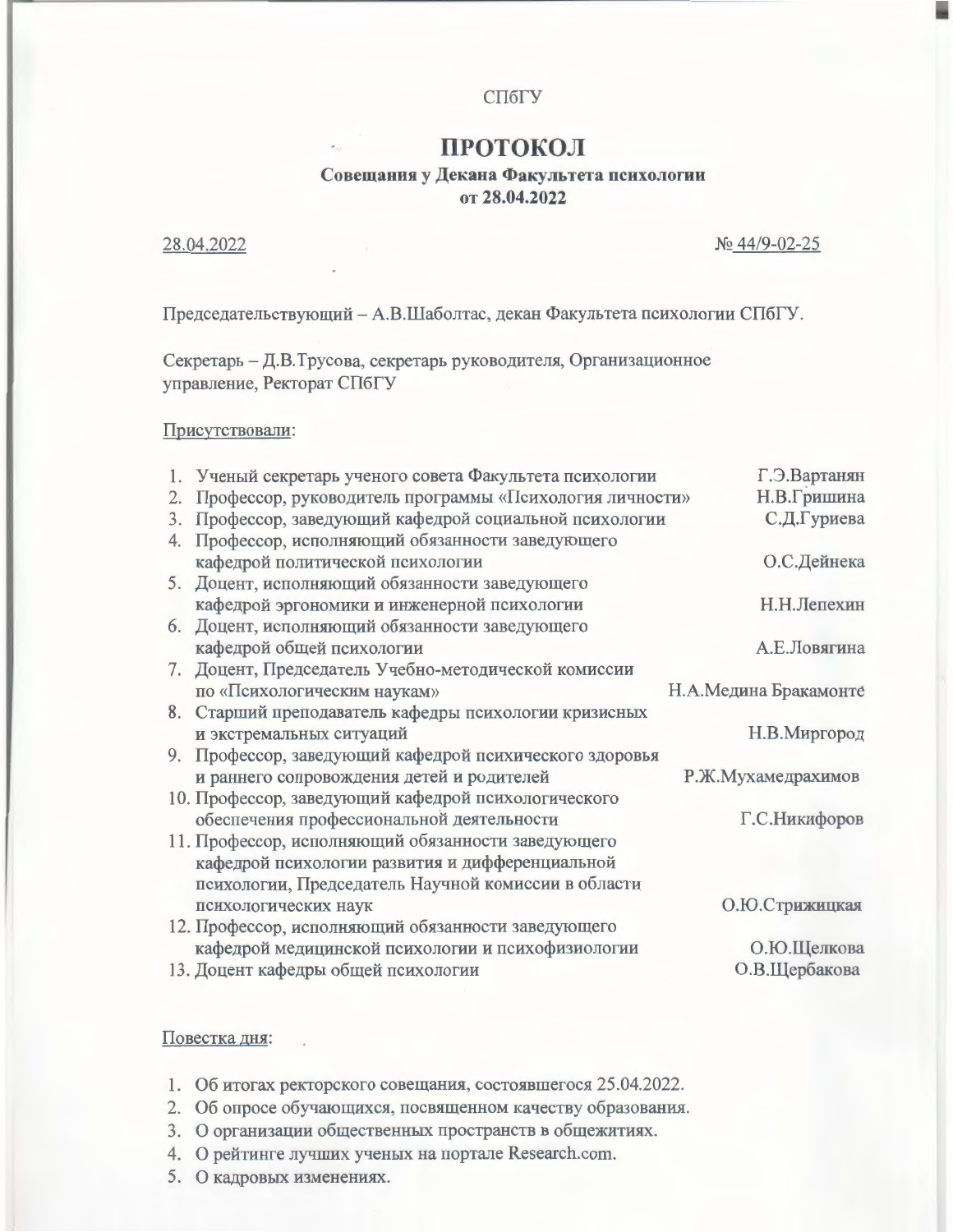- 6. О разработке образовательной программы «Ликвидация аварийных ситуаций».
- 7. О Вестнике СПГУ Серия «Психология».
- 8. О конференции «Психология XXI века».

1. Об итогах ректорского совещания, состоявшегося 25.04.2022

## А.В.Шаболтас

Присутствующие были проинформированы об итогах ректорского совещания, состоявшегося 25.04.2022, подробные материалы которого направлены по корпоративной почте и размещены на сайте СПбГУ.

Декан Факультета психологии СПбГУ проинформировала участников совещания о разработке документа, посвященного вопросам академической честности.

1.1. Присутствующим принять информацию к сведению.

2. Об опросе обучающихся, посвященном качеству образования

#### А.В.Шаболтас

Присутствующие были проинформированы о том, что Центр мониторинга качества образования СПбГУ планирует проведение опроса обучающихся об удовлетворенности условиями обучения по образовательным программам. Опрос будет проведен в период с 25.04 по 22.05.2022.

2.1. Заведующим кафедрами довести информацию до сотрудников и студентов о важности участия в опросах.

3. Об организации общественных пространств в общежитиях

## А.В.Шаболтас

Присутствующие были проинформированы о том, что 22 апреля в общежитии №12 введено в эксплуатацию новое помещение-коворкинг для учебных занятий и свободного времяпровождения.

В марте 2022 года проведен косметический ремонт помещения актового зала в

3.1. Присутствующим принять информацию к сведению.

4. О рейтинге лучших ученых на портале Research.com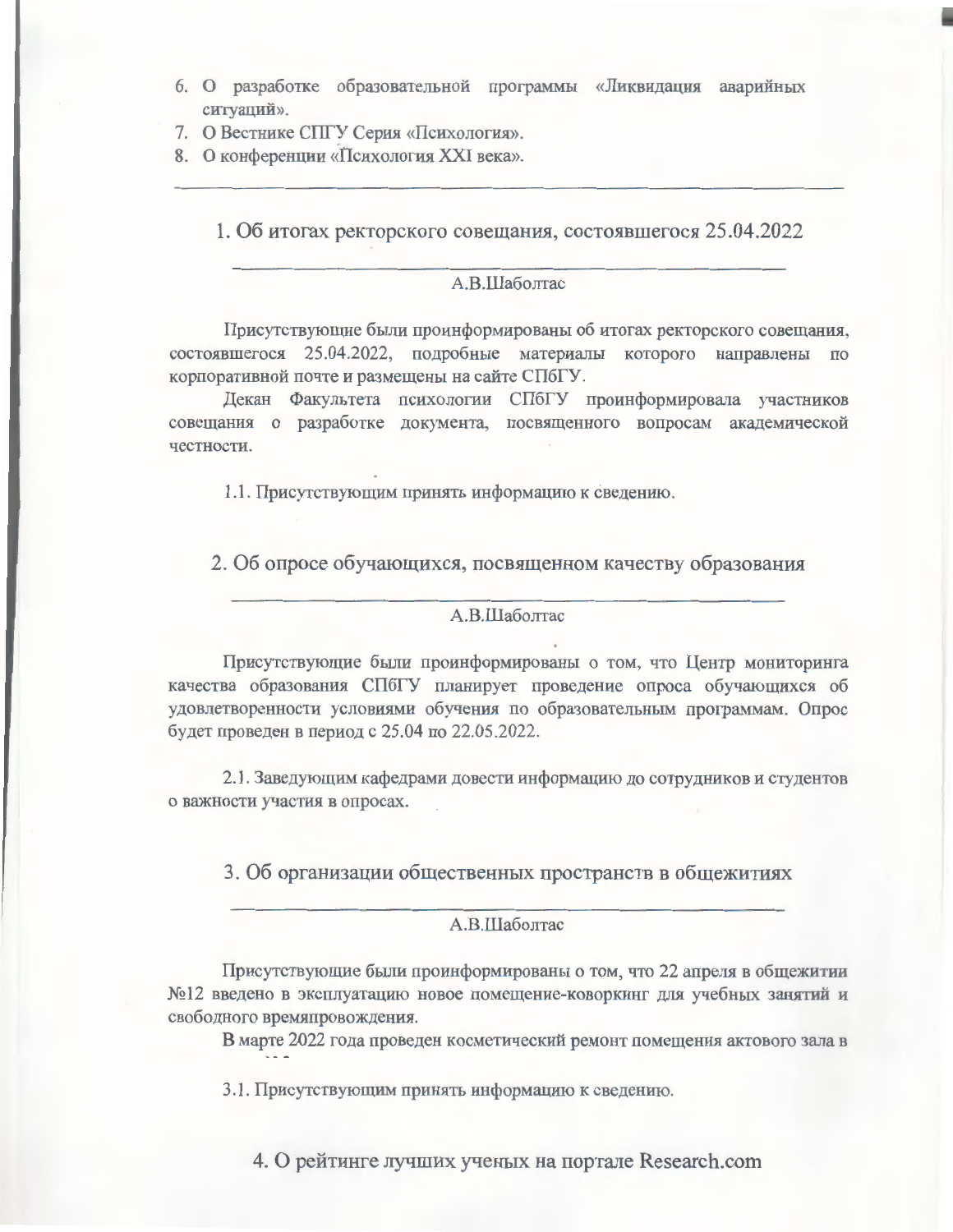### А.В.Шаболтас

Присутствующие были проинформированы о том, что ведущей академической платформой для исследователей Research.com опубликованы рейтинги лучших ученых. В рейтинг включены 209 ученых из России, в том числе 12 ученых из СПбГУ.

4.1. Присутствующим принять информацию к сведению.

# 5. О кадровых изменениях

# A.B.IIIаболтас

Присутствующие были проинформированы о том, что первым заместителем директора Клиники высоких медицинских технологий (далее-КВМТ) имени Н.И.Пирогова назначен Д.Д.Шкарупа, заместитель директора по организации медицинской помощи КВМТ имени Н.И.Пирогова.

Первым заместителем директора «Высшая школа менеджмента» СПбГУ с 06.05.2022 назначен Ю.В.Федотов, доцент кафедры операционного менеджмента.

5.1. Присутствующим принять информацию к сведению.

6. О разработке образовательной программы «Ликвидация аварийных ситуаций»

### A.B.IIIаболтас

Присутствующие были проинформированы о предложении к участию в совместной работе с Корпоративным университетом публичного акционерного общества «Газпром нефть» по вопросу развития компетенций рабочих и их руководителей по выполнению Плана ликвидации аварийных ситуаций с учетом факторов стресса.

6.1. Присутствующим обсудить данное предложение на кафедрах и представить предложения по кандидатурам для включения в состав рабочей группы.

6.2. Д.В.Трусовой направить информацию С.Д.Гуриевой, заведующей кафедрой социальной психологии.

7. О Вестнике СПГУ Серия «Психология»

Н.В.Гришина